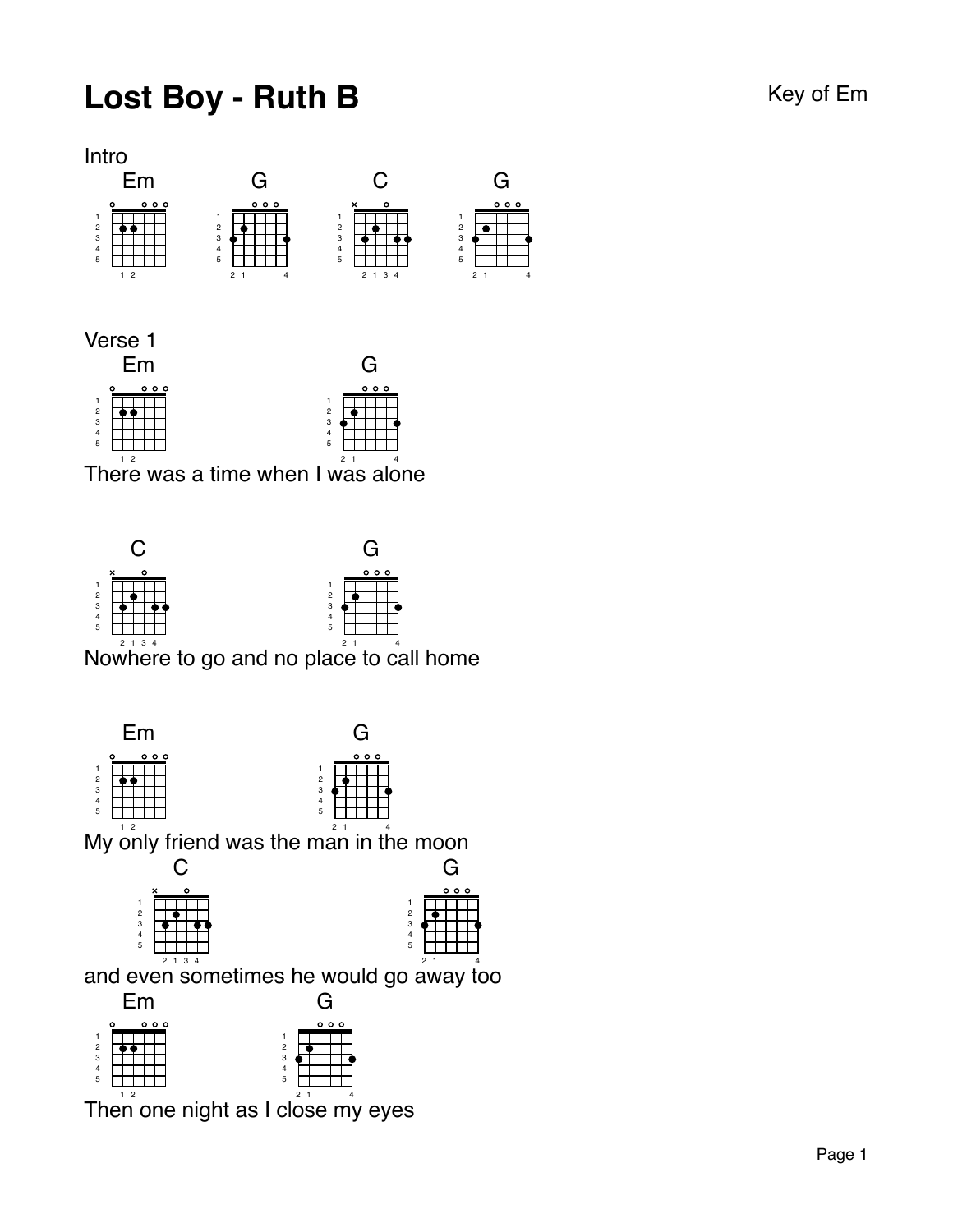

And ever since that day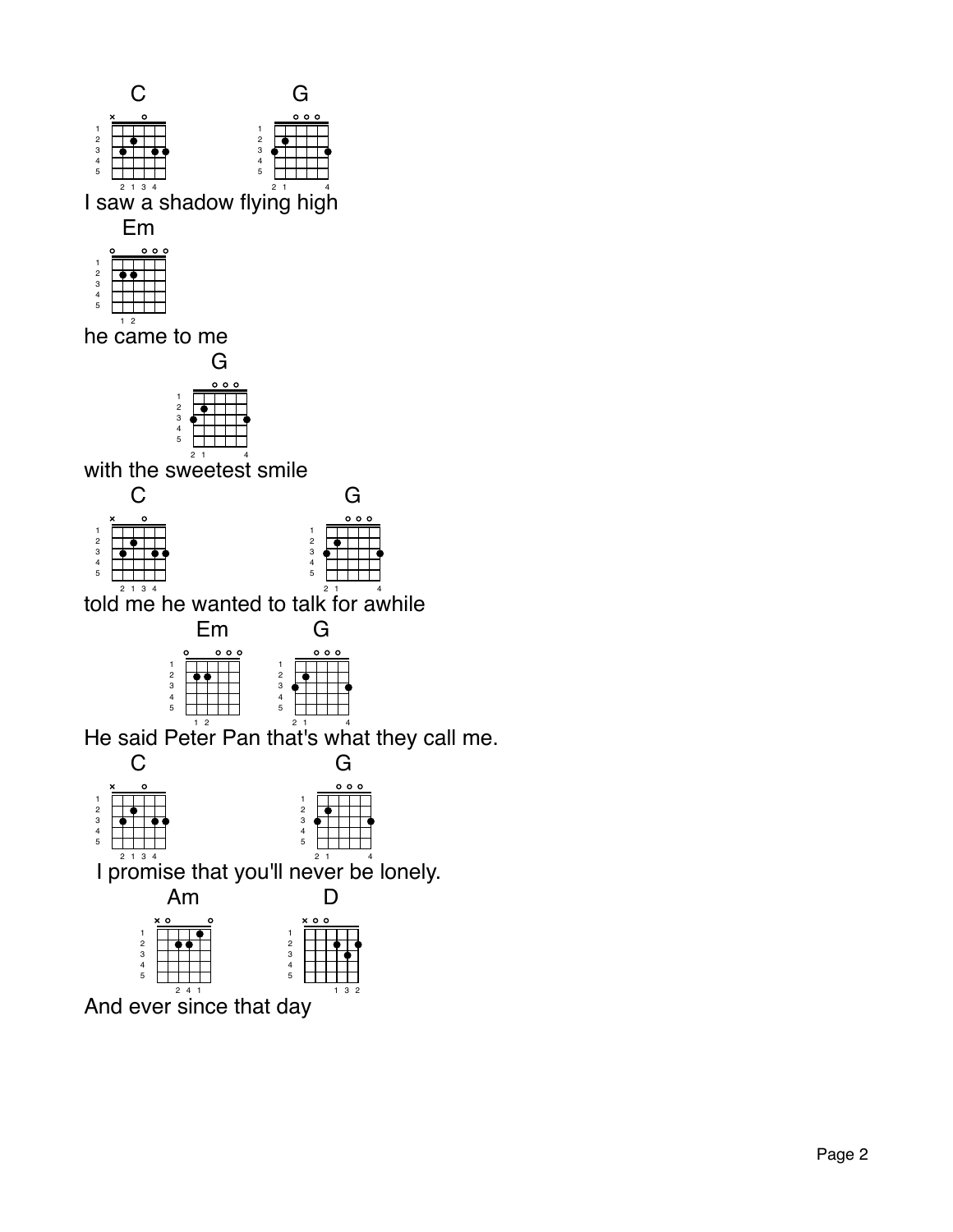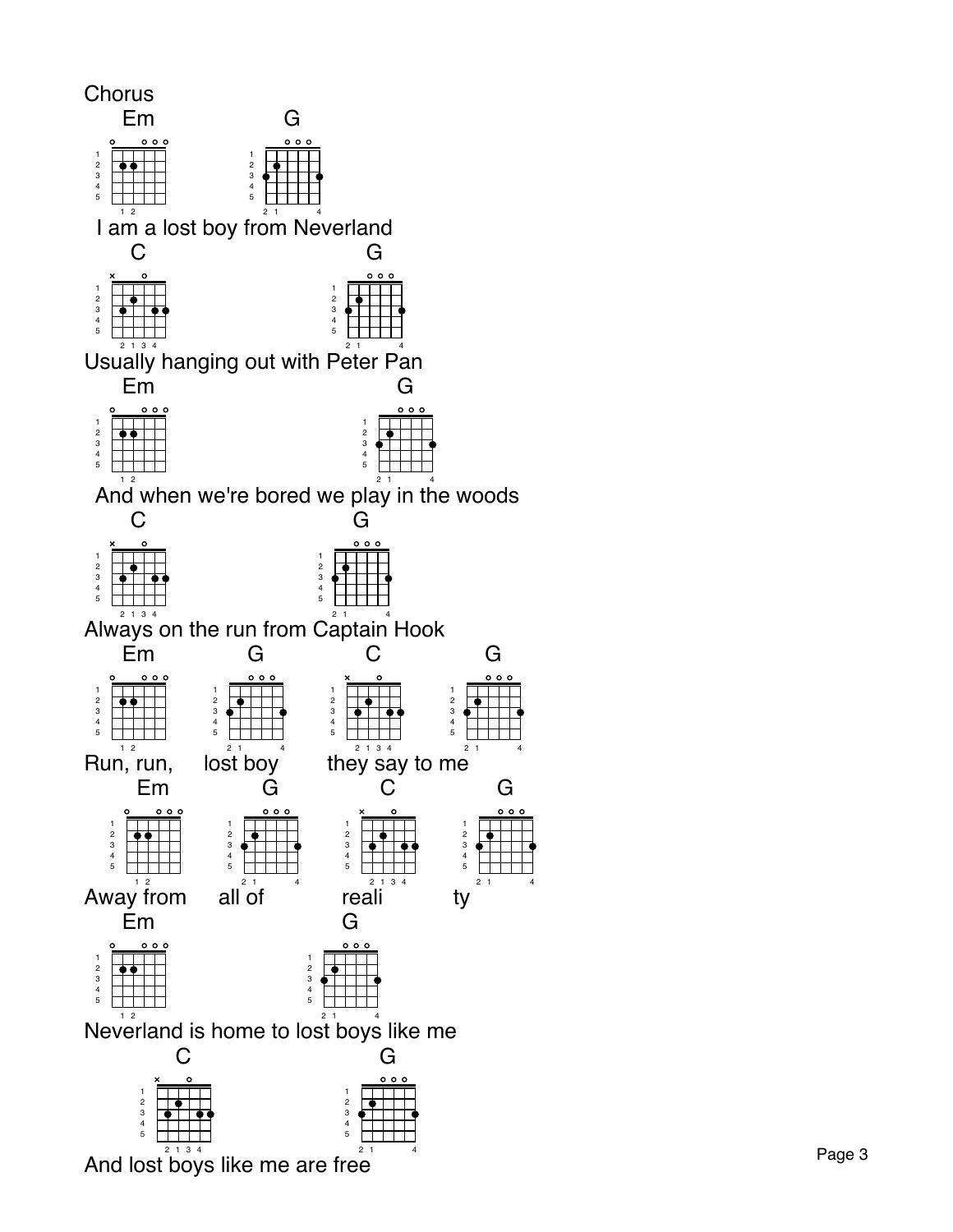## Verse 2

|       | ı |  |                    |   |
|-------|---|--|--------------------|---|
|       | o |  | $\circ$<br>$\circ$ | o |
|       |   |  |                    |   |
|       |   |  |                    |   |
|       |   |  |                    |   |
| 12345 |   |  |                    |   |
|       |   |  |                    |   |
|       |   |  |                    |   |

 

G

 $0.01$ 

He sprinkled me in pixie dust and told me to believe



Believe in him, and believe in me





Toget $\mathring{\mathsf{he}}$ r we will fly away in  $\mathring{\mathsf{a}}^\top$ cloud of green

|                |                             | ┓                          |
|----------------|-----------------------------|----------------------------|
|                | ×<br>ο                      | 000                        |
|                |                             |                            |
| $\overline{2}$ |                             | $\overline{2}$             |
| 3              |                             | 3                          |
| 4              |                             | 4                          |
| 5              |                             | 5                          |
|                | $\sim$ $\sim$ $\sim$ $\sim$ | $\sim$ $\sim$<br>$\lambda$ |

 $\,$  To your beautiful destiny  $\,$   $^{2}$ 

|                                                     | 7                 |  |  |  |
|-----------------------------------------------------|-------------------|--|--|--|
|                                                     | $\circ\circ\circ$ |  |  |  |
| 1                                                   |                   |  |  |  |
| $\begin{array}{c}\n 2 \\ 3 \\ 4 \\ 5\n \end{array}$ |                   |  |  |  |
|                                                     |                   |  |  |  |
|                                                     |                   |  |  |  |
|                                                     |                   |  |  |  |
|                                                     |                   |  |  |  |

As we soa $\stackrel{\scriptscriptstyle +}{\rm red}$  above the town that ne $\stackrel{\scriptscriptstyle +}{\rm ver}$  lo $\stackrel{\scriptscriptstyle +}{\rm ved}$  me



Soon enough we reached Neverland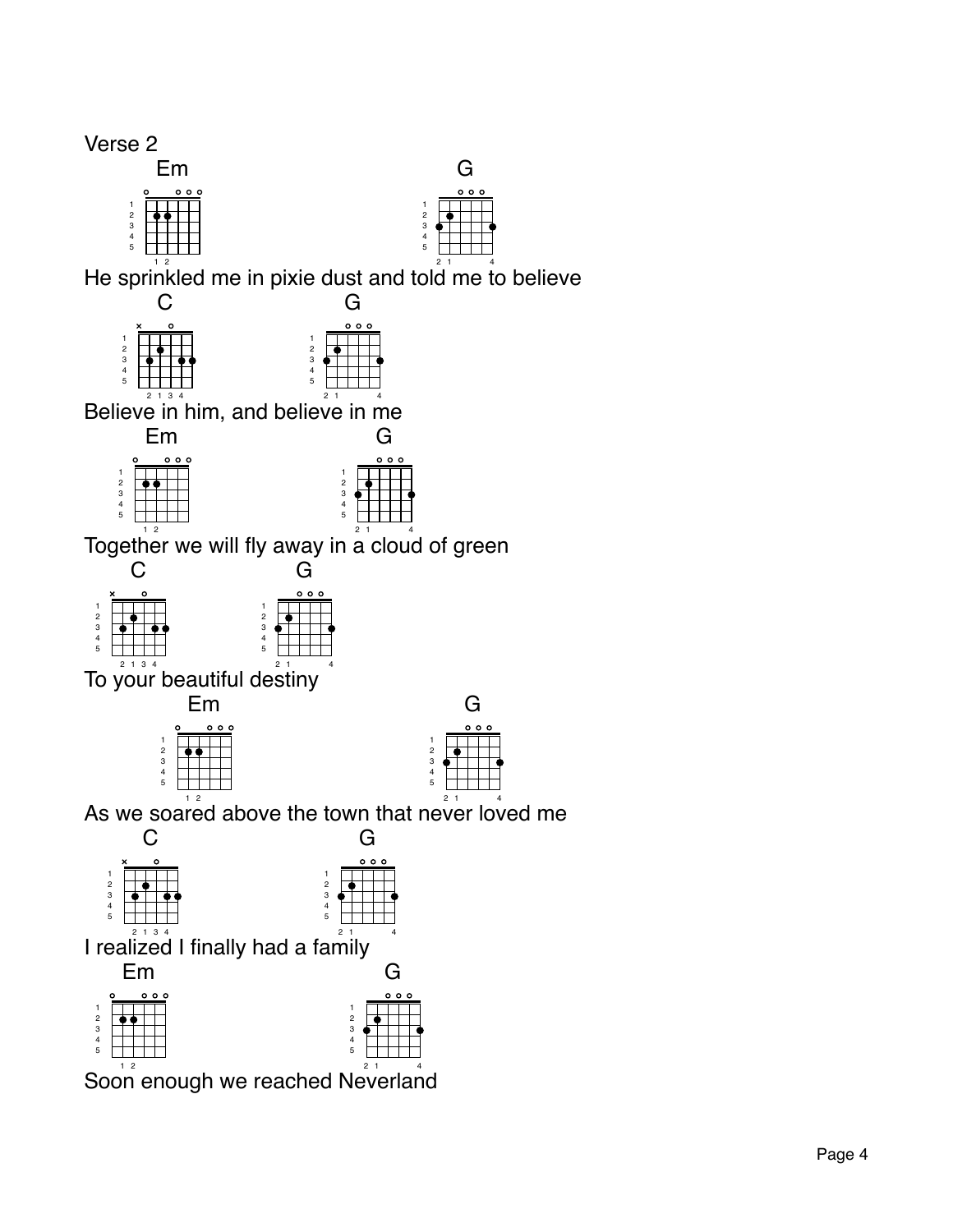



G

1 4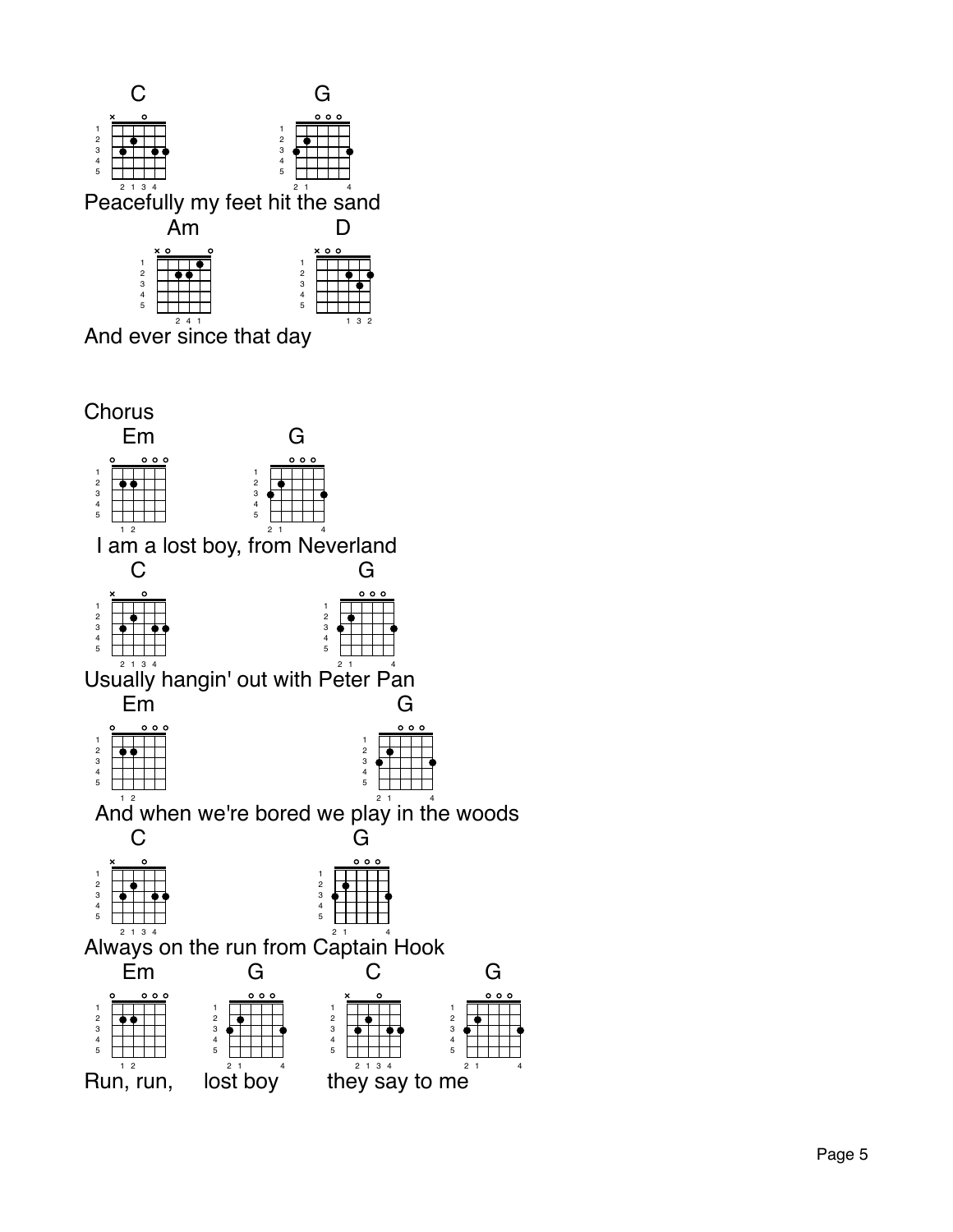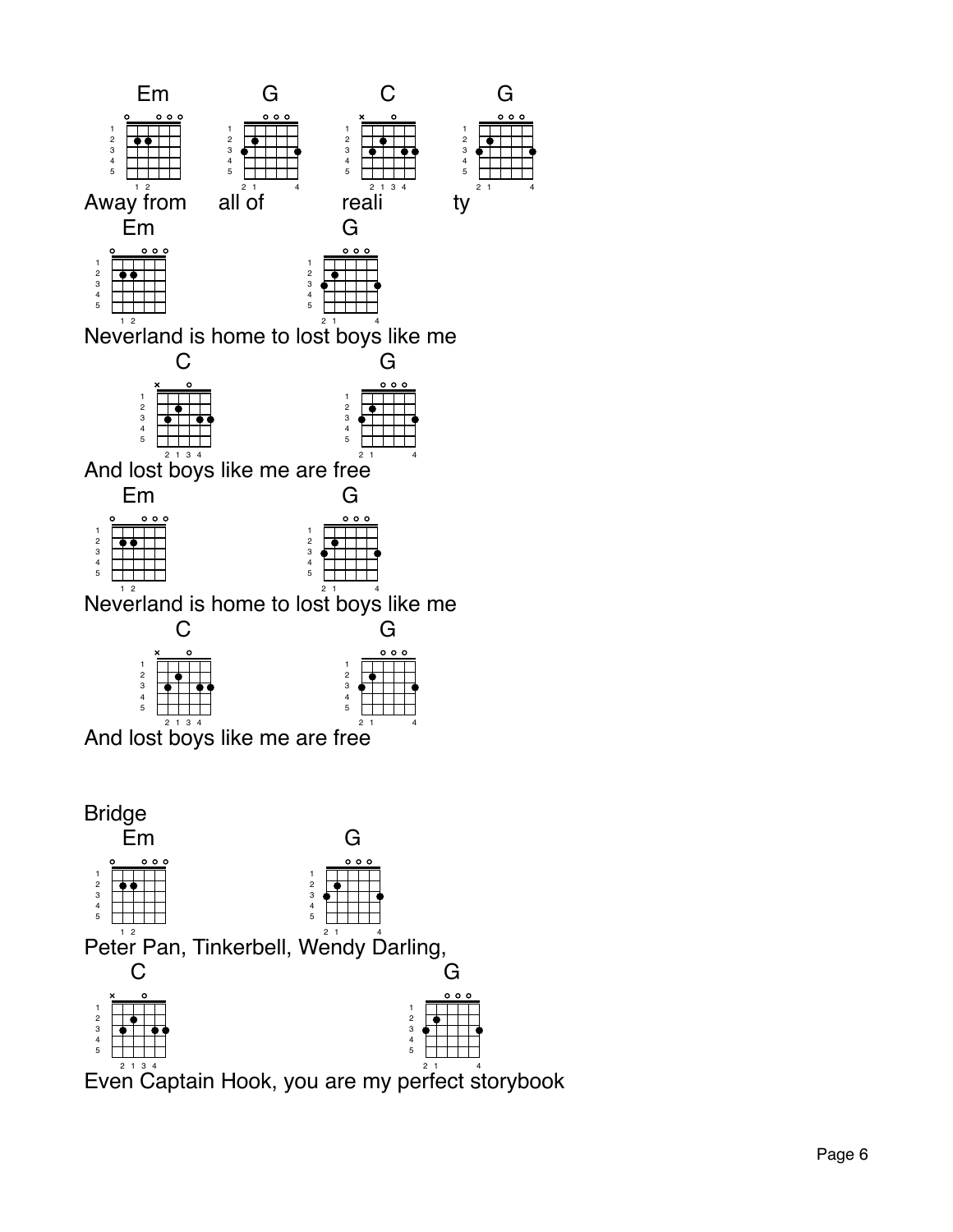

Neverland I love you so, you are now my home sweet home



 $\bar{F}$ orever a lost boy at last $\overline{\phantom{a}}^{1}$ 



And for always I will say



2 1 3 4 Always on the run from 2 1 4 Captain Hook